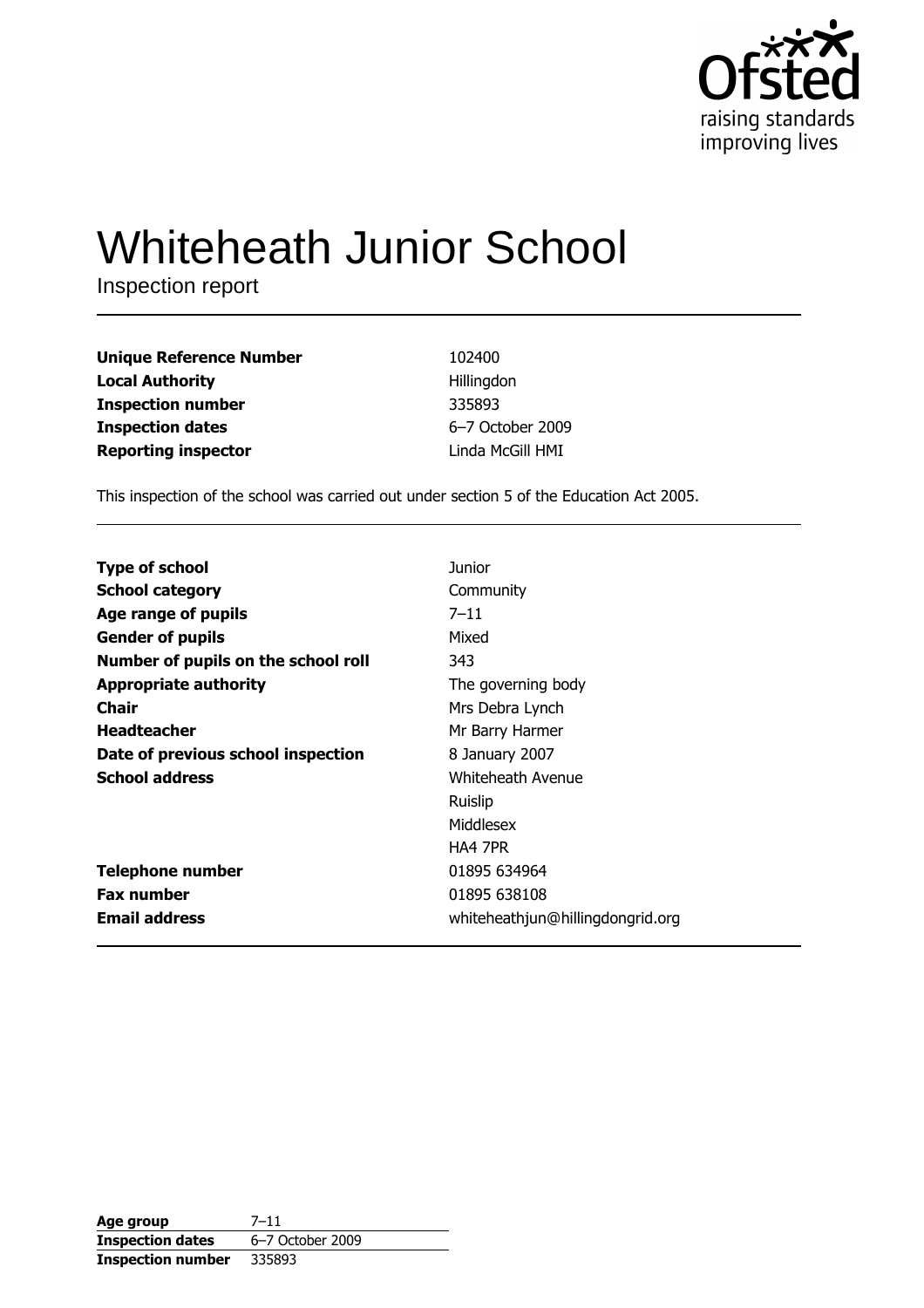The Office for Standards in Education, Children's Services and Skills (Ofsted) regulates and inspects to achieve excellence in the care of children and young people, and in education and skills for learners of all ages. It regulates and inspects childcare and children's social care, and inspects the Children and Family Court Advisory Support Service (Cafcass), schools, colleges, initial teacher training, work-based learning and skills training, adult and community learning, and education and training in prisons and other secure establishments. It rates council children's services, and inspects services for looked after children, safequarding and child protection.

Further copies of this report are obtainable from the school. Under the Education Act 2005, the school must provide a copy of this report free of charge to certain categories of people. A charge not exceeding the full cost of reproduction may be made for any other copies supplied.

If you would like a copy of this document in a different format, such as large print or Braille, please telephone 08456 404045, or email enquiries@ofsted.gov.uk.

You may copy all or parts of this document for non-commercial educational purposes, as long as you give details of the source and date of publication and do not alter the documentation in any way.

Royal Exchange Buildings St Ann's Square Manchester M2 7LA T: 08456 404045 Textphone: 0161 618 8524 E: enquiries@ofsted.gov.uk W: www.ofsted.gov.uk © Crown copyright 2009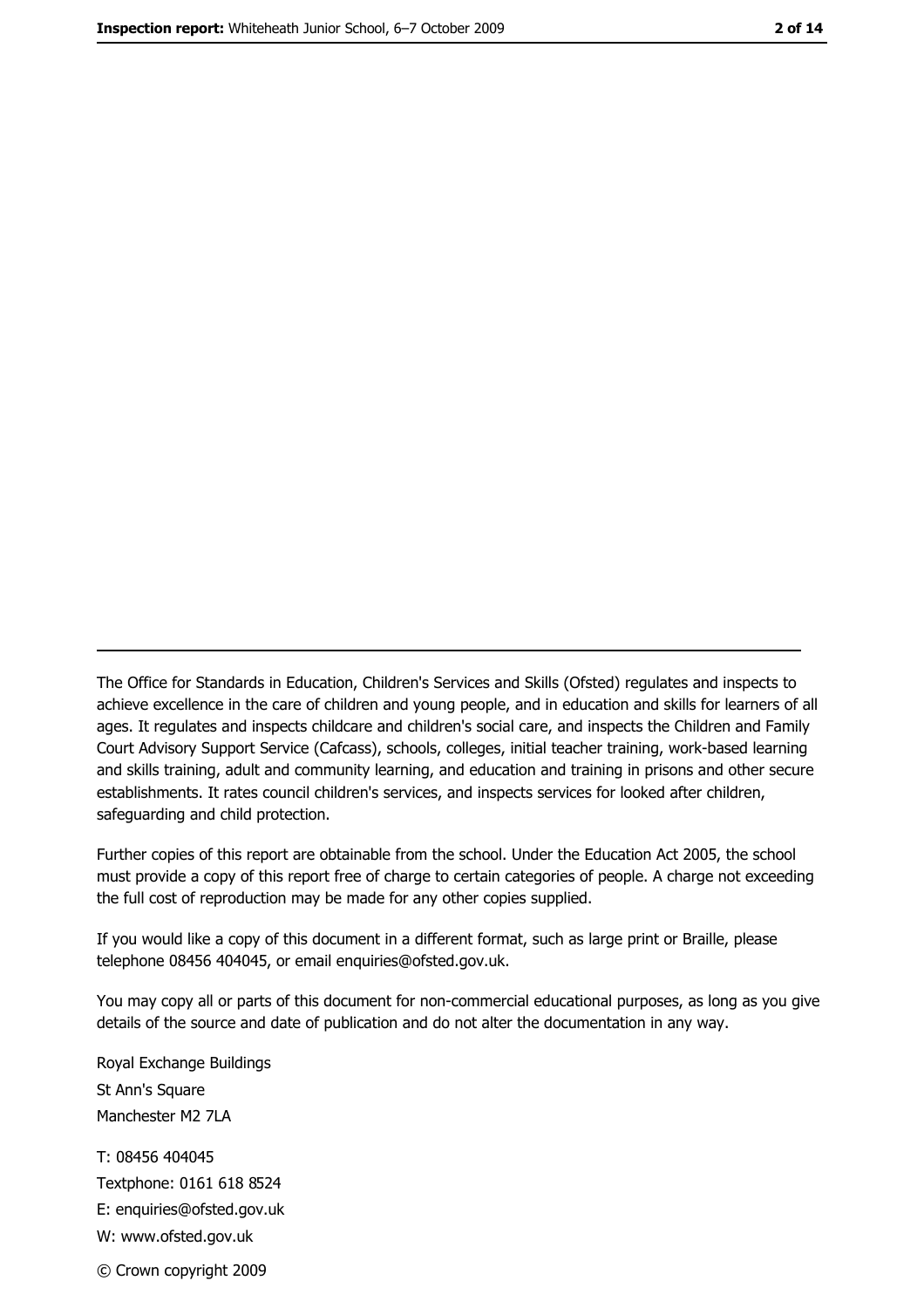# **Introduction**

This inspection was carried out by one of Her Majesty's Inspectors and two additional inspectors. The inspectors visited 16 lessons and one assembly, and held meetings with the chair of governors, staff, groups of pupils and a parent. They observed the school's work, and looked at samples of pupils' work in English and mathematics, teachers' short- and longer-term planning, minutes of meetings and the school's plan for improvement. They also looked at the responses to the questionnaire for parents and those completed by pupils. In total, 198 responses were received from parents.

The inspection team reviewed many aspects of the school's work. It looked in detail at:

- how far the school's procedures ensure that pupils are safe, and that they feel safe
- how well pupils know and understand their targets and what they need to do to  $\blacksquare$ improve
- whether any individuals or groups of pupils were making outstanding progress in  $\blacksquare$ their learning.

# Information about the school

Whiteheath is a large school in a relatively advantaged area of Ruislip. Most of the pupils join from the nearby infants' school. The pupils come from a wide range of ethnic heritages, although three quarters are from White British backgrounds. About one pupil in ten speaks a language other than English at home. The proportion eligible for free school meals is below that found nationally. The proportion who have special educational needs and/or disabilities is also lower than average. In the main, these pupils' needs relate to their learning, behaviour and speech and communication. The school has received many awards. These include the Healthy School and Activemark awards.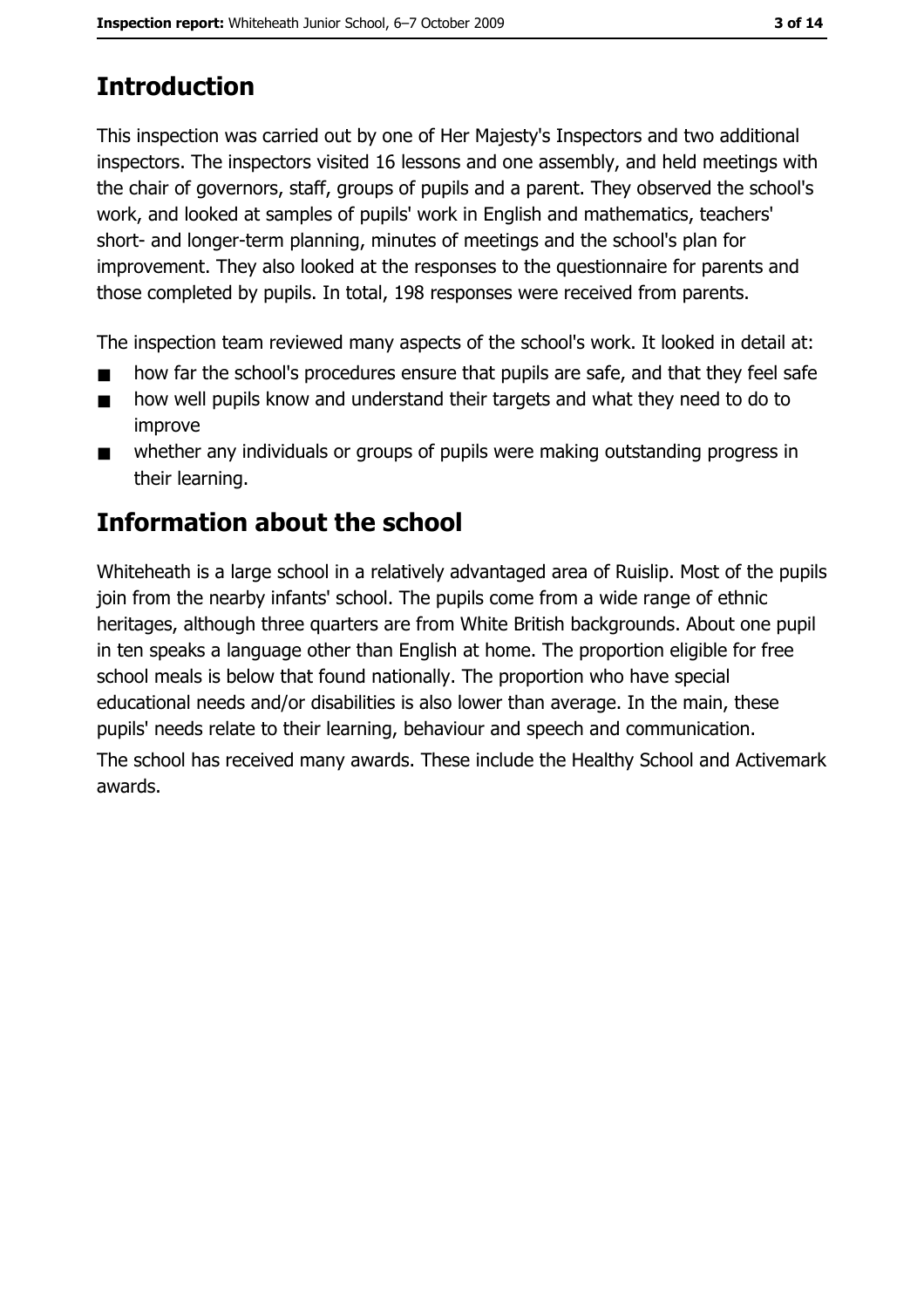# **Inspection judgements**

# Overall effectiveness: how good is the school?

## The school's capacity for sustained improvement

## **Main findings**

Pupils at Whiteheath attain highly. This is to be expected, as they join the school with levels of attainment that are above average. During their time at the school pupils make excellent progress and, by the time they leave, the gap between Whiteheath's results and the national average has widened still further. Year on year, the proportion of pupils reaching the nationally expected level in both English and mathematics has improved; in 2009 every Year 6 pupil reached this important benchmark, and almost two thirds exceeded it.

Several factors combine to bring about these outstanding results. Importantly, there is a strong emphasis on fostering pupils' all-round personal development. Within the purposeful and supportive ethos, pupils grow into mature and confident individuals who are impeccably behaved and polite. They have an obvious thirst for learning. The school firmly believes that healthy bodies promote healthy minds. There is a great love of sport, team games and all forms of physical activity. The large display of cups and trophies confirms that pupils' academic success is matched by their sporting prowess. Equally importantly, the teaching is lively and engages the pupils very well. Teaching is carefully focused on the next steps that pupils need to take in their learning. Support for those who find learning more difficult or who are at risk of falling behind is well targeted and effective, ensuring these pupils also make excellent progress. The curriculum is highly relevant and helps bring learning to life. The school also makes every effort to ensure that the pupils are safe and secure and the quality of care, guidance and support for individuals is of the highest order. Parents recognise the school's considerable strengths. One wrote, 'I cannot fault the school in their teaching of my child. She has learnt well over the years. She was very shy when she started, but the school has made her confident and she has flourished'.

The headteacher, senior leaders and governors know exactly how well the school is doing because they regularly and honestly review its performance. They are justifiably proud of the school's achievements but there is no sense of complacency. Staff are eager to embrace new initiatives and ideas that will continue the forward momentum. Morale is high, teamwork is strong and staff share leaders' vision for the future. Since the last inspection, the school has sustained its high performance and has been successful in improving pupils' progress still further. These factors confirm the school's excellent capacity for further improvement.

There are no significant weaknesses in any aspect of the school's work. However, some fine tuning is needed. Governors offer a good degree of support and challenge and fulfil their statutory duties well, but their role in informing and shaping strategic developments is not so strong. The school communicates frequently and usefully with

| I |
|---|
| ٦ |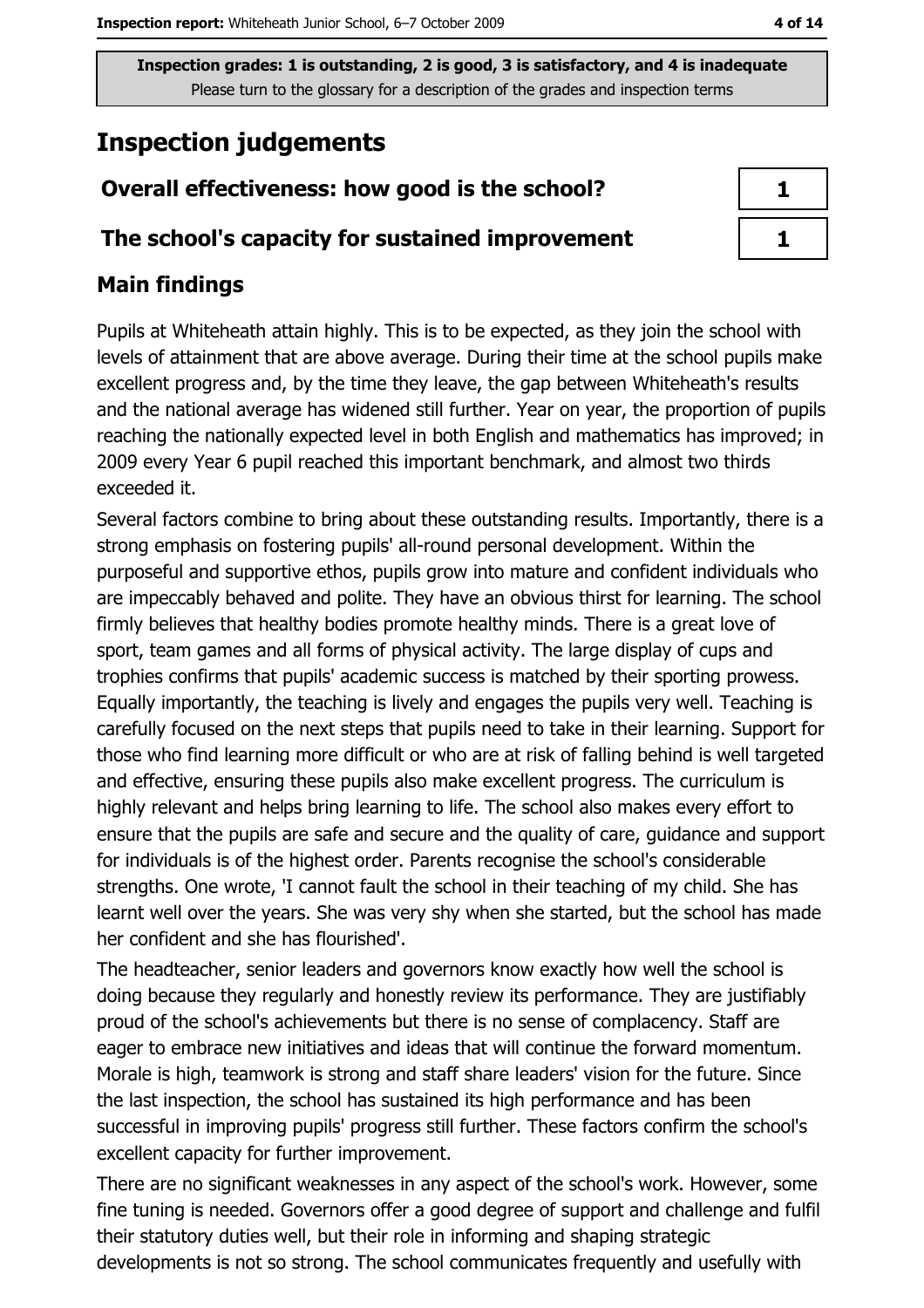parents, but has recognised that the use of a broader range of media would be more effective in ensuring all parents are reached. The school's plan for improvement is comprehensive and thorough, encompassing many important actions that will contribute to sustained improvement, but it is not sharply focused on the agreed key priorities for the year.

## What does the school need to do to improve further?

- Refine the procedures for improvement planning so that:
	- governors play a stronger role in determining the strategy for improvement
	- the key priorities are clear and sharply focused.
- Implement plans to extend the range of media used to communicate with parents and carers.

## **Outcomes for individuals and groups of pupils**

All pupils excel during their time at Whiteheath. They make excellent progress in their work and attain highly in comparison with their counterparts nationally. This is equally the case for girls and boys, pupils from different social and ethnic backgrounds and those who have difficulties with their learning. In lessons, pupils often make rapid gains in their learning, helped both by their enthusiasm and positive attitudes and by teaching of the highest quality. Inspectors observed pupils who were confident in their abilities as mathematicians, artists, writers, historians, dancers and singers and who gave of their best because the best was consistently expected of them. The school's records show that many pupils are making progress at twice the expected rate.

The pupils clearly enjoy their learning. Smiles and laughter occur during lessons, and pupils are evidently proud of their work. They are unfailingly polite and helpful, both to adults and each other. They work very well independently, in pairs and in groups and this, together with the high standards that they reach in their learning and personal development, means that they are exceptionally well prepared for the next stage of their education and for life in the wider world. Pupils had no doubt that they were safe at school ' a view echoed by their parents. Pupils also relish the many opportunities they have for physical activity and have an acutely developed understanding of how to lead a healthy lifestyle. Pupils get along very well and respect one another's backgrounds and beliefs. There are numerous opportunities for pupils to take responsibility and to help in school in some way. They are also frequently involved in raising funds for local, national and global charities.

These are the grades for pupils' outcomes

 $\mathbf{1}$ 

The grades for attainment and attendance are: 1 is high; 2 is above average; 3 is broadly average; and 4 is low.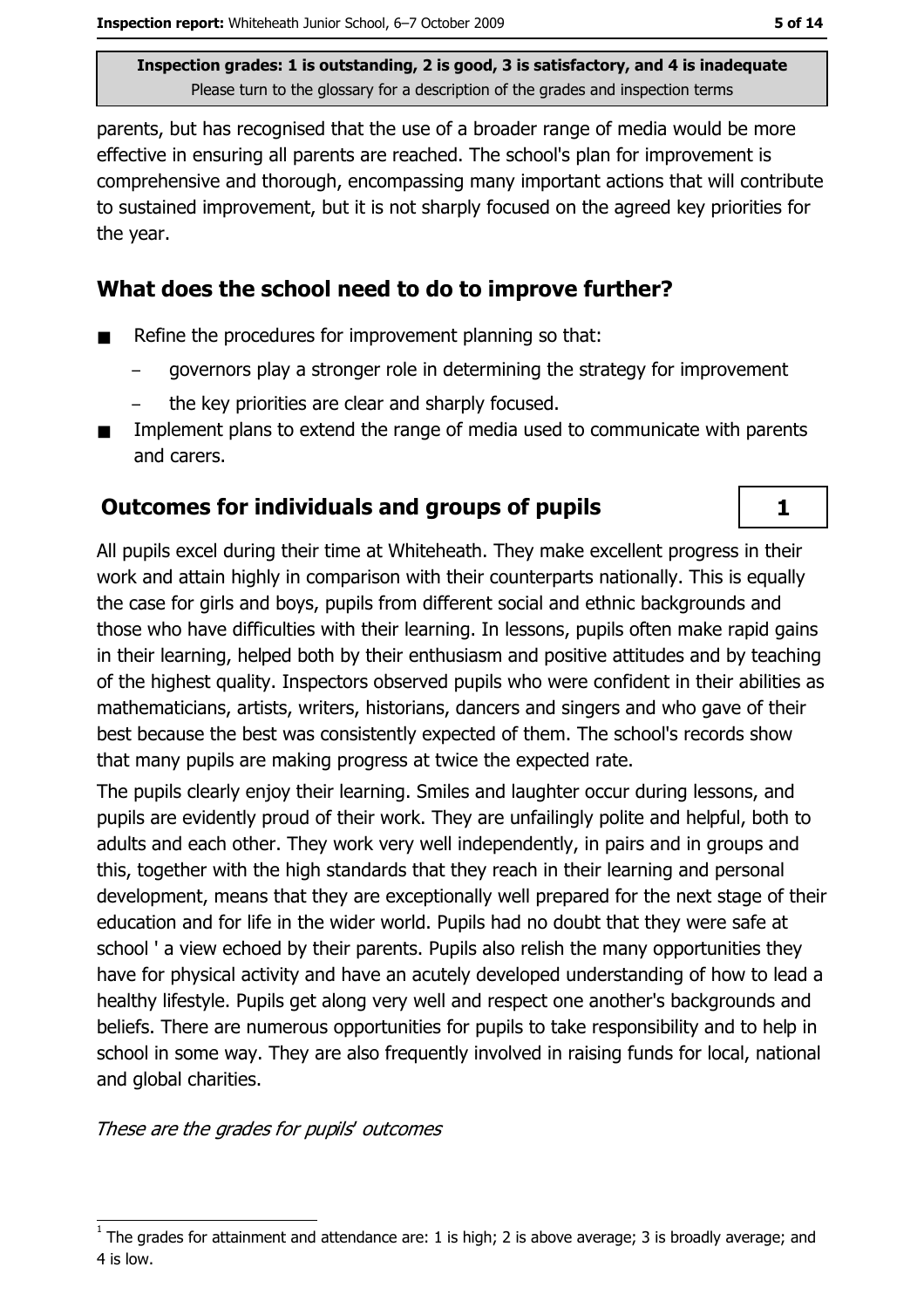| Pupils' achievement and the extent to which they enjoy their learning                                                     |   |
|---------------------------------------------------------------------------------------------------------------------------|---|
| Taking into account:<br>Pupils' attainment <sup>1</sup>                                                                   | 1 |
| The quality of pupils' learning and their progress                                                                        |   |
| The quality of learning for pupils with special educational needs and/or<br>disabilities and their progress               |   |
| The extent to which pupils feel safe                                                                                      |   |
| <b>Pupils' behaviour</b>                                                                                                  |   |
| The extent to which pupils adopt healthy lifestyles                                                                       |   |
| The extent to which pupils contribute to the school and wider community                                                   |   |
| The extent to which pupils develop workplace and other skills that will<br>contribute to their future economic well-being | 1 |
| Taking into account:<br>Pupils' attendance <sup>1</sup>                                                                   | 1 |
| The extent of pupils' spiritual, moral, social and cultural development                                                   |   |

#### How effective is the provision?

Teachers make sure that work is sharply tailored to the pupils' needs. Pupils do not mark time, because lessons are open-ended and there is always scope for them to move on to the next step. Some teachers are exceptionally skilled at asking questions. They make sure all have the chance to contribute, check that everyone has understood and, importantly, make sure that the pupils give reasons and explain their thinking. Errors or misconceptions are used as learning points and so pupils are not afraid to give a 'wrong' answer. In lessons, teachers make very good use of technology, including 'smart boards' and 'visualisers'. They also give careful thought to the provision of appropriate and varied resources and they achieve a good balance between direct teaching and practical activity in order to interest and motivate the pupils. Teaching assistants make no small contribution to the excellent progress of pupils who find learning difficult. They offer a judicious mix of support and encouragement and are mindful of the need for pupils to think and do things for themselves.

Outstanding marking, particularly in English, means that pupils are in no doubt about how well they have done and what to do to improve. It is not the school's style to home in on National Curriculum levels, but rather to focus pupils' attention on the next small steps they need to take. As seen in the excellent results, this approach works very well. During lessons, teachers routinely check that pupils have understood before moving on. Pupils are asked to evaluate for themselves what they have learned, and to explain how they know.

The curriculum is enriched and enhanced by an exceptional variety of activities, visits and visitors. Subject leaders make sure that memorable experiences such as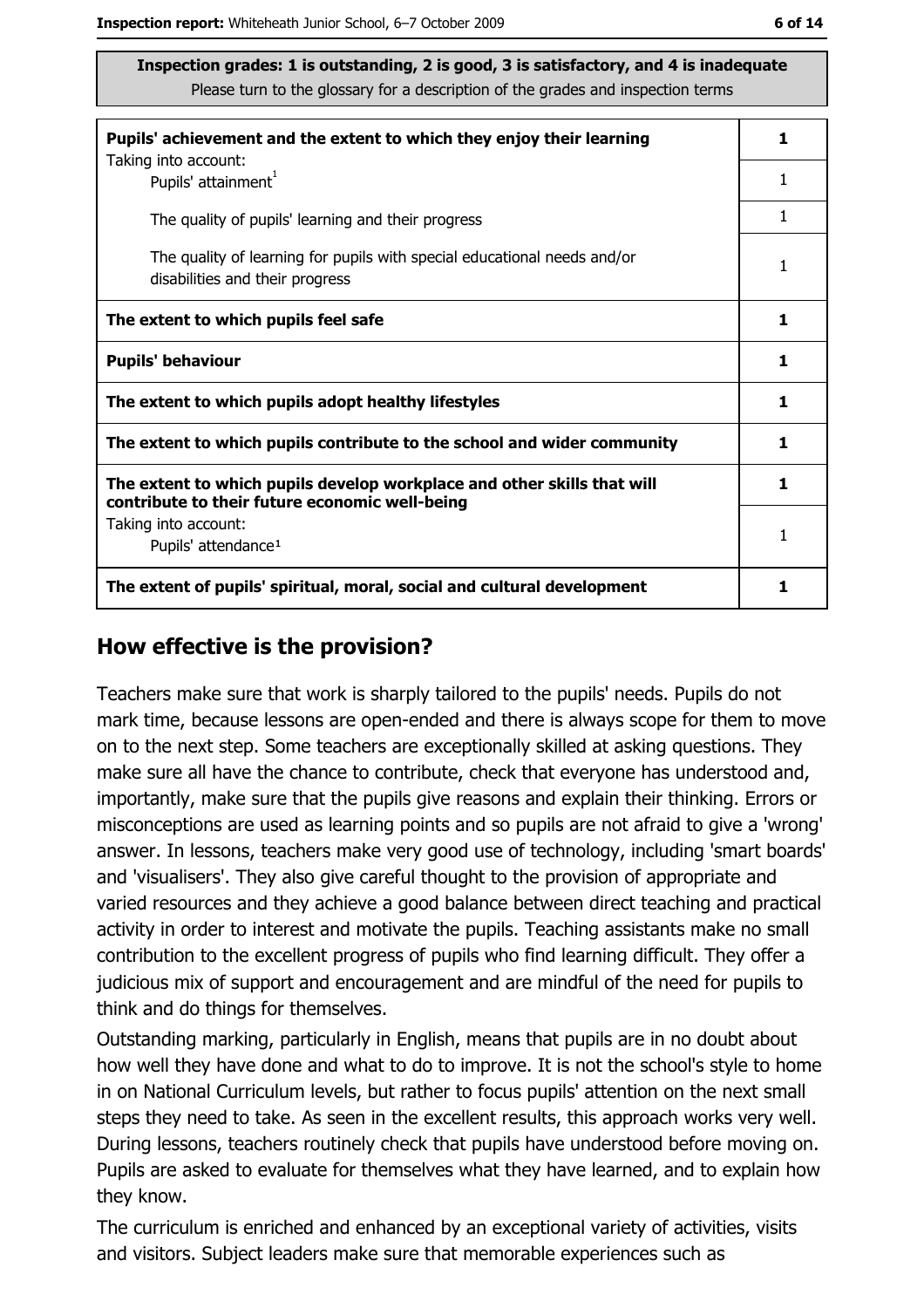productions, music concerts, school journeys and 'theme days' are built in to the curriculum throughout the year. They also pay close attention to making links across different subjects, and to how work in their subject will be adapted to meet individuals' needs. There is an outstanding range of activities before and after school, some provided in partnership with other organisations. Participation rates are very high. After school clubs were frequently mentioned by pupils as things they particularly enjoyed: 'They do loads of brilliant clubs!' wrote one.

The staff know the pupils very well indeed and go out of their way to meet everyone's academic, pastoral and welfare needs. Academic progress is carefully and regularly tracked and discussed, and interventions made where necessary. Should pupils have particular emotional, social or learning difficulties, a carefully tailored package of support is designed and offered, in conjunction with outside agencies where appropriate. The school works very well with a range of partners, including the local authority, and with parents and carers to ensure pupils' well-being. Parents and pupils greatly appreciate the steps taken to make sure the transition from infants to juniors is as smooth as possible.

#### These are the grades for the quality of provision

| The quality of teaching                                                                                    |  |
|------------------------------------------------------------------------------------------------------------|--|
| Taking into account:<br>The use of assessment to support learning                                          |  |
| The extent to which the curriculum meets pupils' needs, including, where<br>relevant, through partnerships |  |
| The effectiveness of care, guidance and support                                                            |  |

## How effective are leadership and management?

Parents and pupils have the utmost confidence in the school's leadership. 'This school is well run by a great headteacher who inspires from the top down', commented a parent. Everyone pulls together and shares in the drive for continuing improvement. The headteacher, senior leaders, staff and governors are immensely proud of the pupils and are deeply committed to continuing to provide the best for everyone. This, together with the school's positive and supportive ethos, ensures that all pupils have an equal opportunity to succeed, and do so. The staff benefit from the close attention that is paid to their professional development and are deeply loyal to the school. 'Why would I want to go and teach anywhere else?' remarked one. The Investors in People reassessment which took place shortly before this inspection highlighted good communication, a supportive culture and a strong focus on continuous improvement as particular strengths. The findings of this inspection support that view.

Arrangements to protect children and keep them safe are robust and well known to governors and staff. Policies are up to date and regularly reviewed, and careful records are kept. The school keeps a close eye on all of its pupils and especially those who are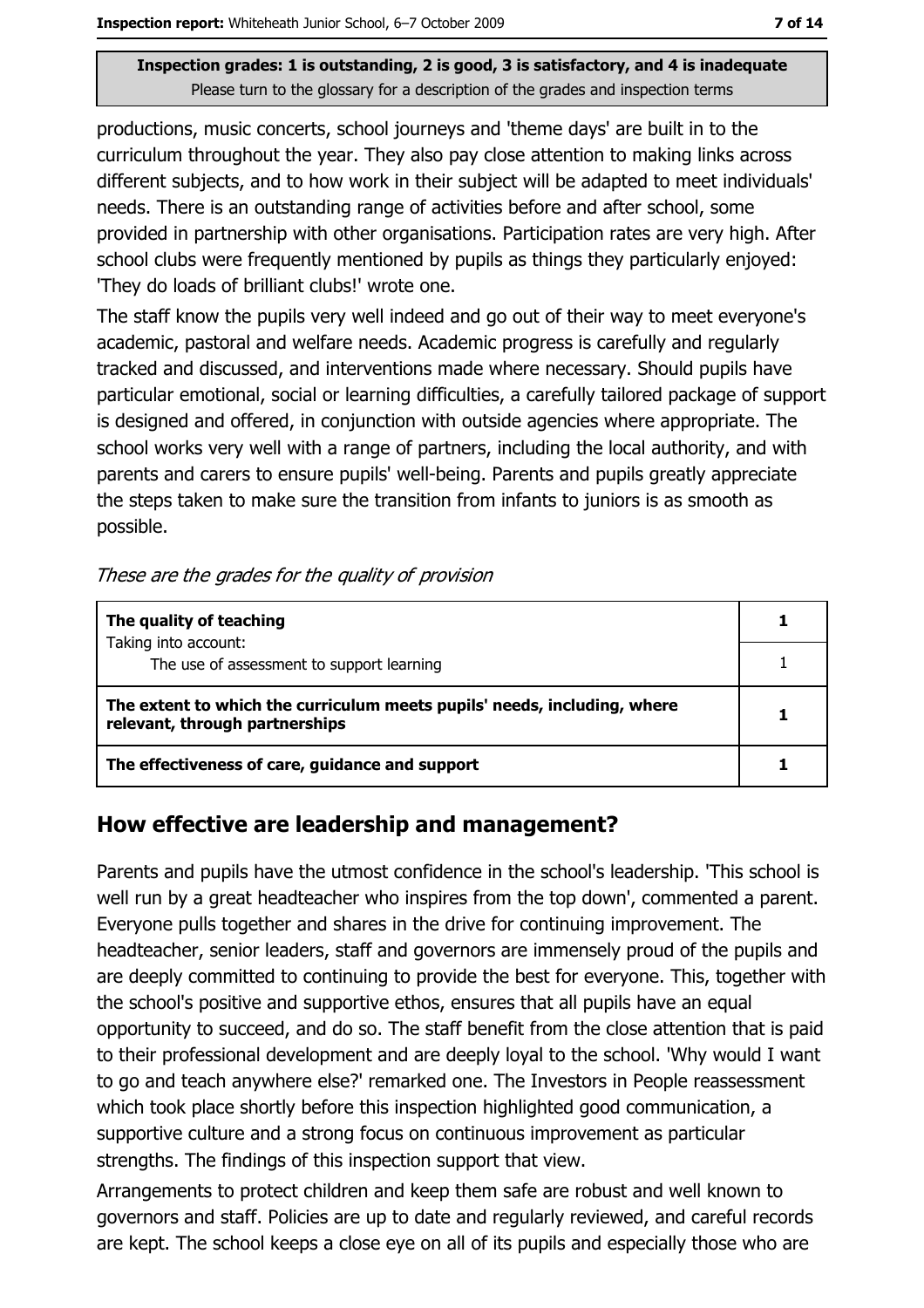potentially vulnerable.

The school takes its duties to promote community cohesion very seriously. There is a clear strategy underpinning this work, based on a secure understanding of the needs of the locality. The evaluation of the impact of this strategy is not yet as strong.

These are the grades for leadership and management

| The effectiveness of leadership and management in embedding ambition and<br>driving improvement                                                                     | 1                       |
|---------------------------------------------------------------------------------------------------------------------------------------------------------------------|-------------------------|
| Taking into account:<br>The leadership and management of teaching and learning                                                                                      |                         |
| The effectiveness of the governing body in challenging and supporting the<br>school so that weaknesses are tackled decisively and statutory responsibilities<br>met | $\overline{\mathbf{2}}$ |
| The effectiveness of the school's engagement with parents and carers                                                                                                | $\overline{\mathbf{2}}$ |
| The effectiveness of partnerships in promoting learning and well-being                                                                                              | 2                       |
| The effectiveness with which the school promotes equality of opportunity and<br>tackles discrimination                                                              | 1                       |
| The effectiveness of safeguarding procedures                                                                                                                        | 1                       |
| The effectiveness with which the school promotes community cohesion                                                                                                 | $\overline{\mathbf{2}}$ |
| The effectiveness with which the school deploys resources to achieve<br>value for money                                                                             | 1                       |

### **Views of parents and carers**

The response rate to the questionnaire was very high. Most of the respondents agreed or strongly agreed with every one of the statements, indicating a very high degree of satisfaction with the school. The most positive responses were about the school's leadership and management, and children's enjoyment of school. The inspection team concurs with these views. A few parents felt that they were not always well informed about how well their children are making progress, or had concerns that their child was not making enough progress. The inspectors looked closely at the school's records and found that, taken overall, pupils are making outstanding progress. They also looked at the range and quality of information provided, and found that the school is in regular and frequent contact with parents. However, the school is rightly planning to extend the range of media used for communicating with parents and carers.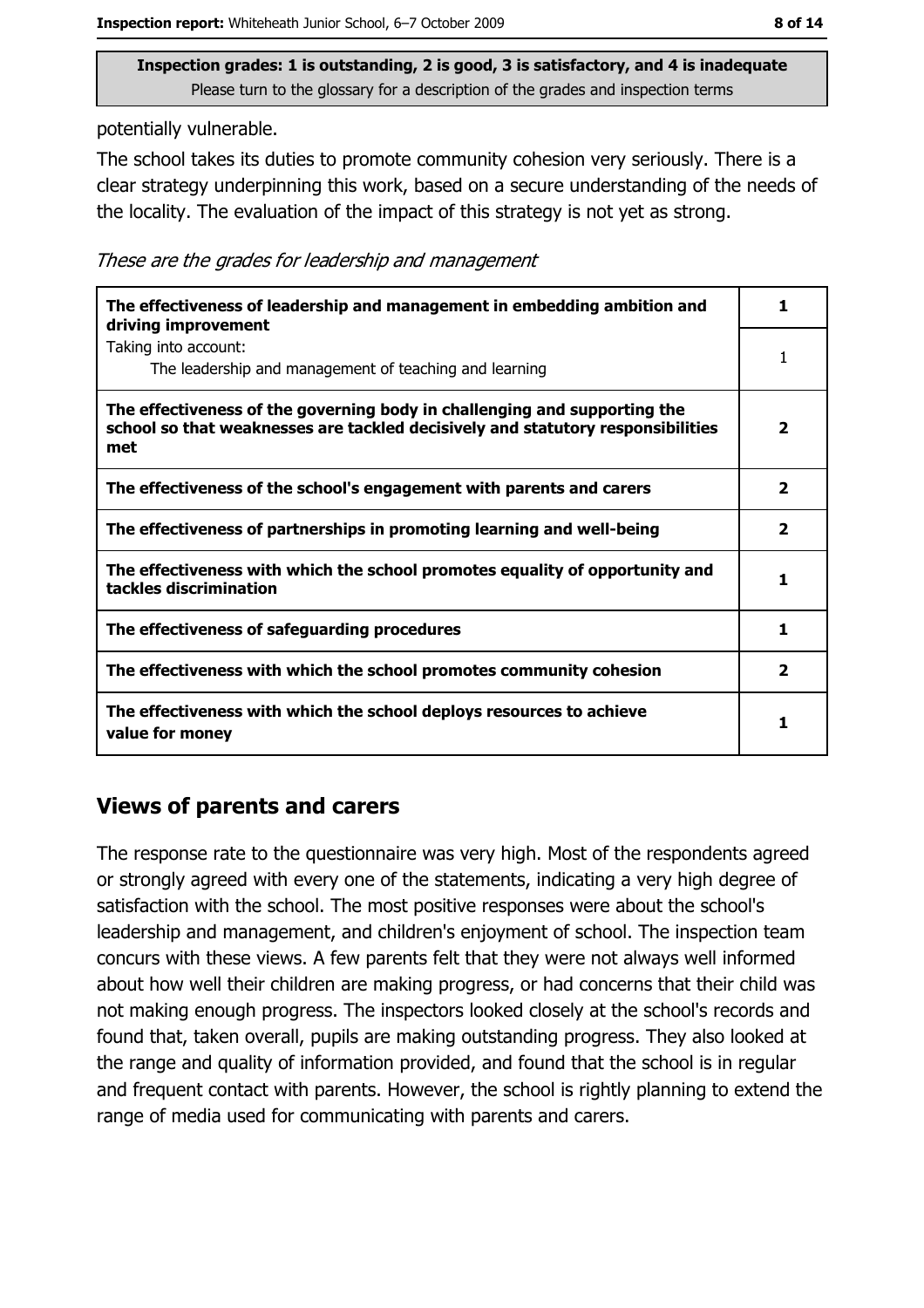#### Responses from parents and carers to Ofsted's questionnaire

Ofsted invited all the registered parents and carers of pupils registered at Whiteheath Junior School to complete a questionnaire about their views of the school.

In the questionnaire, parents and carers were asked to record how strongly they agreed with 13 statements about the school.

The inspection team received 198 completed questionnaires by the end of the on-site inspection. In total, there are 343 pupils registered at the school.

| <b>Statements</b>                                                                                                                                                                                                                                       | <b>Strongly</b><br><b>Agree</b> |               | <b>Agree</b> |               |                | <b>Disagree</b> |                | <b>Strongly</b><br>disagree |  |
|---------------------------------------------------------------------------------------------------------------------------------------------------------------------------------------------------------------------------------------------------------|---------------------------------|---------------|--------------|---------------|----------------|-----------------|----------------|-----------------------------|--|
|                                                                                                                                                                                                                                                         | <b>Total</b>                    | $\frac{1}{2}$ | <b>Total</b> | $\frac{0}{0}$ | <b>Total</b>   | $\frac{1}{2}$   | <b>Total</b>   | $\frac{1}{2}$               |  |
| My child enjoys school                                                                                                                                                                                                                                  | 109                             | 55            | 83           | 42            | $\overline{2}$ | 1               | 0              | 0                           |  |
| The school keeps my child<br>safe                                                                                                                                                                                                                       | 118                             | 60            | 75           | 38            | $\mathbf 0$    | 0               | 0              | 0                           |  |
| The school informs me<br>about my child's progress                                                                                                                                                                                                      | 77                              | 39            | 98           | 49            | 13             | 6               | 6              | 3                           |  |
| My child is making enough<br>progress at this school                                                                                                                                                                                                    | 89                              | 45            | 87           | 44            | 12             | 6               | $\overline{2}$ | $\mathbf{1}$                |  |
| The teaching is good at this<br>school                                                                                                                                                                                                                  | 107                             | 54            | 79           | 40            | $\mathbf{1}$   | $\mathbf{1}$    | 0              | 0                           |  |
| The school helps me to<br>support my child's learning                                                                                                                                                                                                   | 82                              | 41            | 102          | 52            | 7              | 3               | 0              | 0                           |  |
| The school helps my child to<br>have a healthy lifestyle                                                                                                                                                                                                | 91                              | 46            | 100          | 51            | 3              | $\overline{2}$  | 0              | $\mathbf 0$                 |  |
| The school makes sure that<br>my child is well prepared for<br>the future (for example<br>changing year group,<br>changing school, and for<br>children who are finishing<br>school, entering further or<br>higher education, or<br>entering employment) | 97                              | 49            | 88           | 44            | $\overline{2}$ | $\mathbf{1}$    | 1              | $\mathbf{1}$                |  |
| The school meets my child's<br>particular needs                                                                                                                                                                                                         | 91                              | 46            | 89           | 44            | 4              | $\overline{2}$  | 0              | 0                           |  |
| The school deals effectively<br>with unacceptable behaviour                                                                                                                                                                                             | 84                              | 42            | 94           | 47            | 10             | 5               | $\mathbf{1}$   | $\mathbf{1}$                |  |
| The school takes account of<br>my suggestions and<br>concerns                                                                                                                                                                                           | 61                              | 31            | 113          | 57            | 9              | 5               | 0              | $\boldsymbol{0}$            |  |
| The school is led and<br>managed effectively                                                                                                                                                                                                            | 121                             | 61            | 63           | 32            | $\overline{4}$ | $\overline{2}$  | $\mathbf 0$    | 0                           |  |
| Overall, I am happy with my<br>child's experience at this<br>school                                                                                                                                                                                     | 116                             | 59            | 72           | 36            | $\overline{2}$ | $\mathbf{1}$    | 0              | 0                           |  |

The table above summarises the responses that parents and carers made to each statement. The percentages indicate the proportion of parents and carers giving that response out of the total number of completed questionnaires. Where one or more parents and carers chose not to answer a particular question, the percentages will not add up to 100%.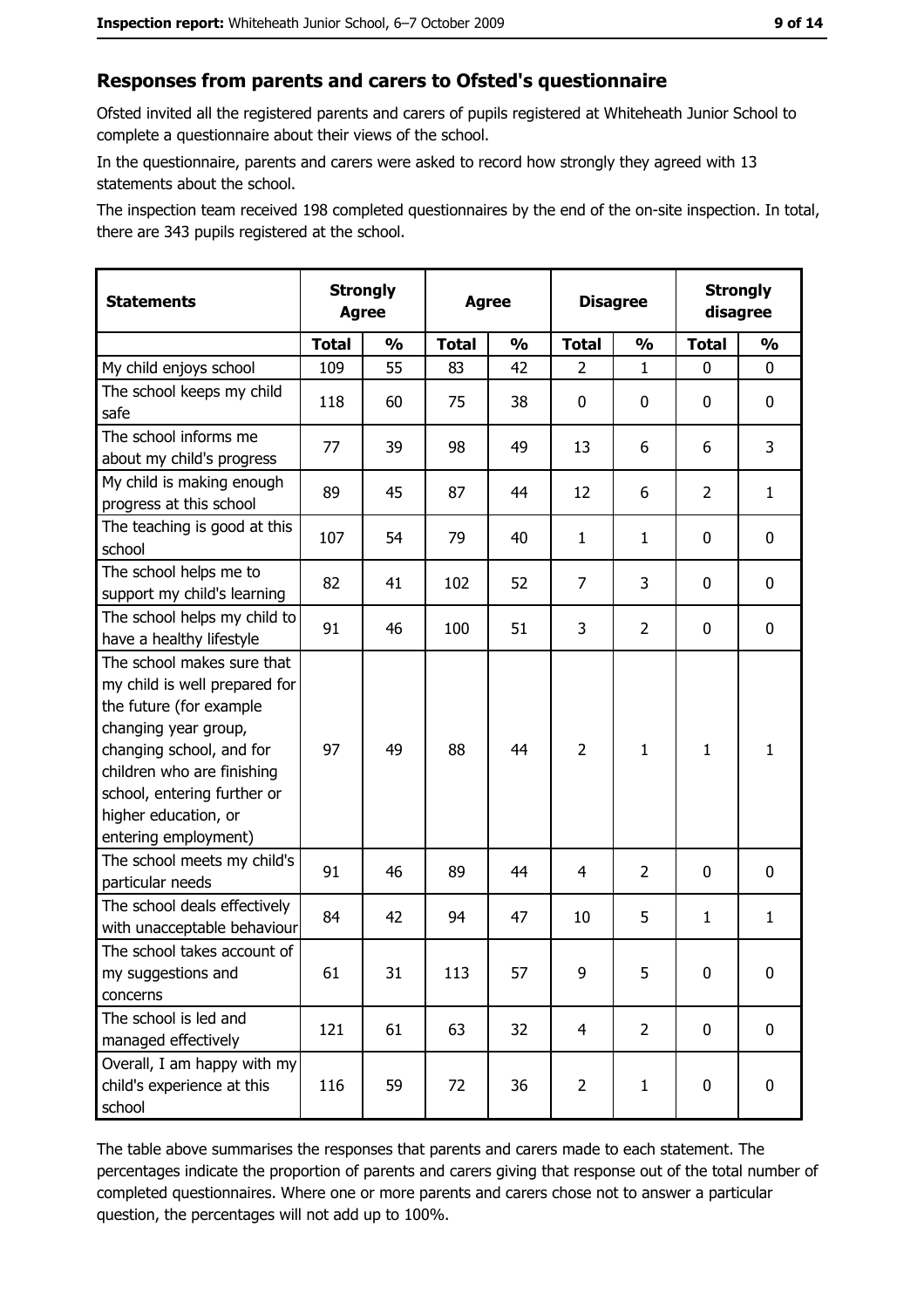# Glossary

| Grade   | <b>Judgement</b> | <b>Description</b>                                                                                                                                                                                                               |
|---------|------------------|----------------------------------------------------------------------------------------------------------------------------------------------------------------------------------------------------------------------------------|
| Grade 1 | Outstanding      | These features are highly effective. An oustanding<br>school provides exceptionally well for its pupils' needs.                                                                                                                  |
| Grade 2 | Good             | These are very positive features of a school. A school<br>that is good is serving its pupils well.                                                                                                                               |
| Grade 3 | Satisfactory     | These features are of reasonable quality. A satisfactory<br>school is providing adequately for its pupils.                                                                                                                       |
| Grade 4 | Inadequate       | These features are not of an acceptable standard. An<br>inadequate school needs to make significant<br>improvement in order to meet the needs of its pupils.<br>Ofsted inspectors will make further visits until it<br>improves. |

# What inspection judgements mean

## Overall effectiveness of schools inspected between September 2007 and July 2008

|                       | Overall effectiveness judgement (percentage of<br>schools) |      |                     |                   |
|-----------------------|------------------------------------------------------------|------|---------------------|-------------------|
| <b>Type of school</b> | Outstanding                                                | Good | <b>Satisfactory</b> | <b>Inadequate</b> |
| Nursery schools       | 39                                                         | 58   | 3                   | 0                 |
| Primary schools       | 13                                                         | 50   | 33                  | 4                 |
| Secondary schools     | 17                                                         | 40   | 34                  | 9                 |
| Sixth forms           | 18                                                         | 43   | 37                  | $\overline{2}$    |
| Special schools       | 26                                                         | 54   | 18                  | $\overline{2}$    |
| Pupil referral units  | 7                                                          | 55   | 30                  | 7                 |
| All schools           | 15                                                         | 49   | 32                  | 5                 |

New school inspection arrangements were introduced on 1 September 2009. This means that inspectors now make some additional judgements that were not made previously.

The data in the table above were reported in The Annual Report of Her Majesty's Chief Inspector of Education, Children's Services and Skills 2007/08.

Percentages are rounded and do not always add exactly to 100. Secondary school figures include those that have sixth forms, and sixth form figures include only the data specifically for sixth form inspection judgements.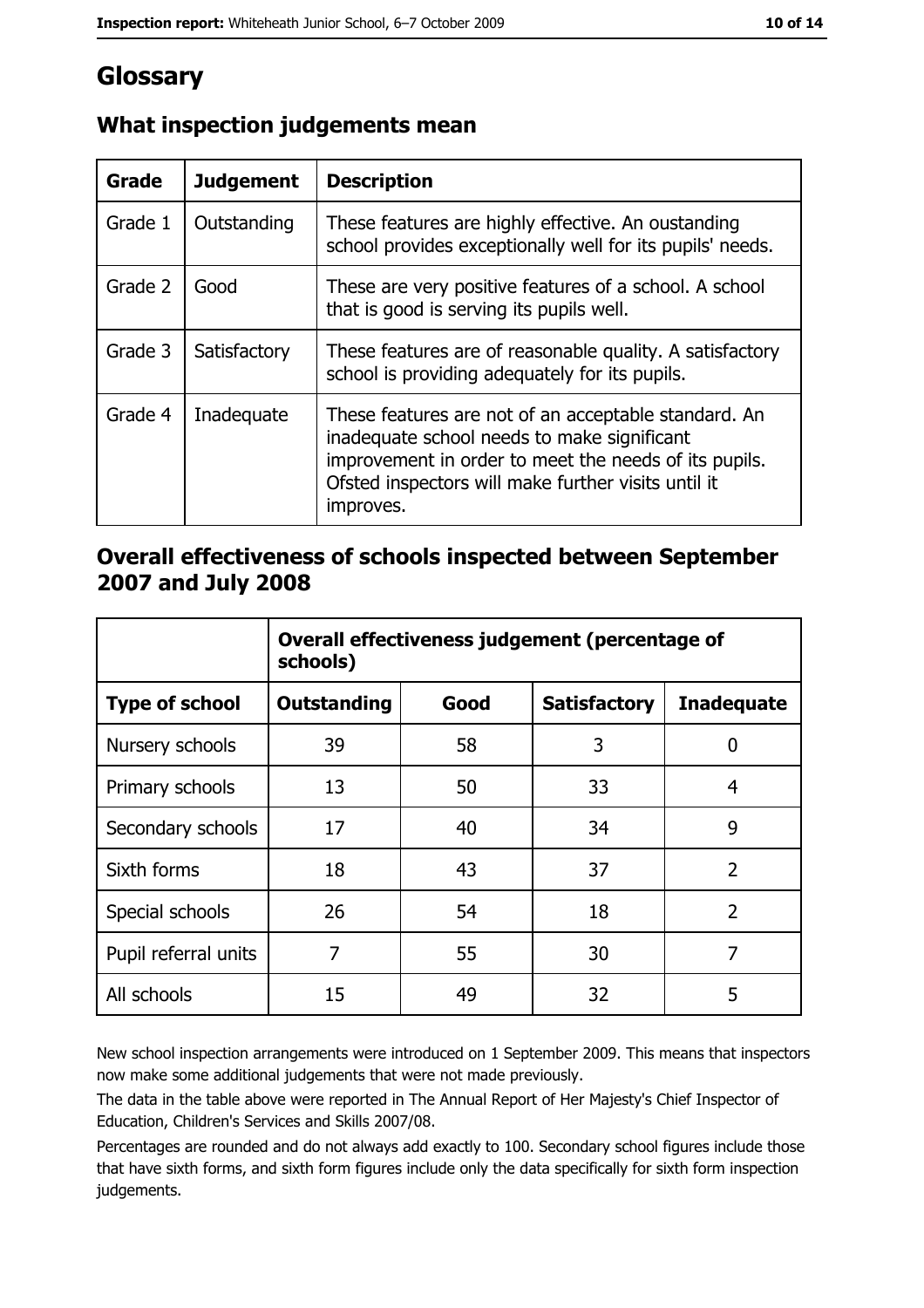# **Common terminology used by inspectors**

| Achievement:                  | the progress and success of a pupil in<br>their learning, development or training.                                                                                                                                                                                                                           |
|-------------------------------|--------------------------------------------------------------------------------------------------------------------------------------------------------------------------------------------------------------------------------------------------------------------------------------------------------------|
| Attainment:                   | the standard of the pupils' work shown by<br>test and examination results and in<br>lessons.                                                                                                                                                                                                                 |
| Capacity to improve:          | the proven ability of the school to<br>continue improving. Inspectors base this<br>judgement on what the school has<br>accomplished so far and on the quality of<br>its systems to maintain improvement.                                                                                                     |
| Leadership and management:    | the contribution of all the staff with<br>responsibilities, not just the headteacher,<br>to identifying priorities, directing and<br>motivating staff and running the school.                                                                                                                                |
| Learning:                     | how well pupils acquire knowledge,<br>develop their understanding, learn and<br>practise skills and are developing their<br>competence as learners.                                                                                                                                                          |
| <b>Overall effectiveness:</b> | inspectors form a judgement on a school's<br>overall effectiveness based on the findings<br>from their inspection of the school. The<br>following judgements, in particular,<br>influence what the overall effectiveness<br>judgement will be.                                                               |
|                               | The school's capacity for sustained<br>improvement.<br>Outcomes for individuals and groups<br>of pupils.<br>The quality of teaching.<br>The extent to which the curriculum<br>meets pupil's needs, including where<br>relevant, through partnerships.<br>The effectiveness of care, guidance<br>and support. |
| Progress:                     | the rate at which pupils are learning in<br>lessons and over longer periods of time. It<br>is often measured by comparing the<br>pupils' attainment at the end of a key<br>stage with their attainment when they<br>started.                                                                                 |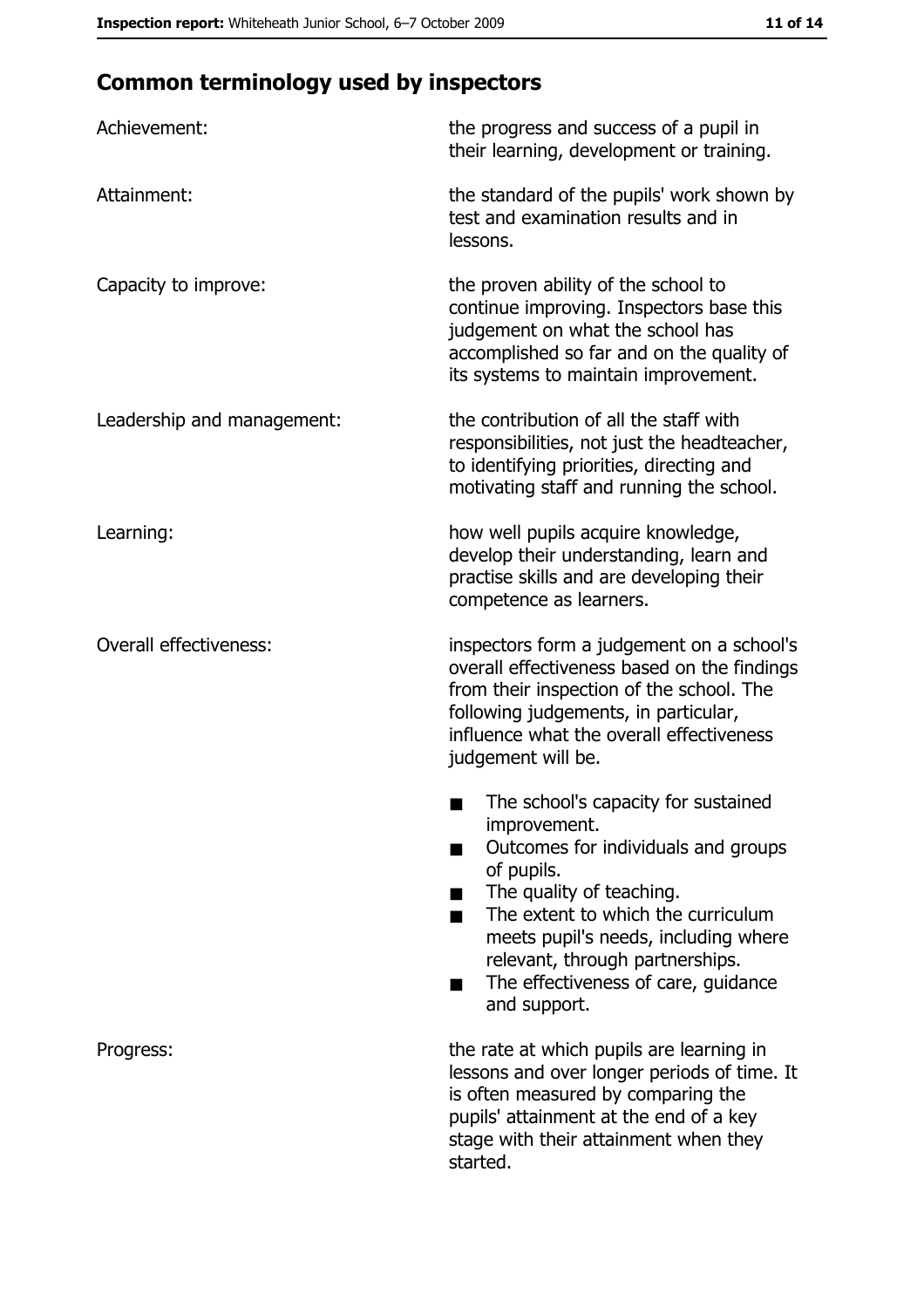This letter is provided for the school, parents and carers to share with their children. It describes Ofsted's main findings from the inspection of their school.



8 October 2009

**Dear Pupils** 

Inspection of Whiteheath Junior School, Ruislip, HA4 7PR

Thank you so much for the help that you gave when we inspected your school recently. It was a great pleasure to meet and talk to some of you and to see you in your lessons and in the playground (when it eventually stopped raining!) Thanks also to those who filled in the questionnaire. We looked carefully at what you said and it helped us with our findings.

You told us that your school is outstanding, and we think you are right. There are so many things that are excellent about your school that I cannot possibly list them all here. I know most of you read very well, so ask your parents for a copy of the full report and there you will find all the details. I think that Year 4 should compose an article for their newspaper about it. The headlines could be:

- You work hard, make excellent progress and reach high standards.  $\blacksquare$
- You behave exceptionally well.  $\blacksquare$
- You love sport and have so many clubs and events that keep you active and  $\blacksquare$ healthy.
- Your teachers and other adults know and look after every one of you very well.
- Your headteacher, senior staff and governors lead the school very well and are  $\blacksquare$ determined that Whiteheath will go from strength to strength, both in how well you learn and how well you grow and develop as kind and confident young people.

I'm sorry that the last point isn't really a very good headline, but it is very important. There are some little things that we have asked the school to do next. They are that: governors should play a stronger part in planning for the future; the school's plans must pinpoint the most important developments; and the staff should think of more creative ways of getting messages to your parents, for example by text or email. You can help by continuing to work and play hard.

I wish you the very best for your future. I'm sure you will make excellent use of your new sports hall and all-weather pitch.

Yours faithfully, Linda McGill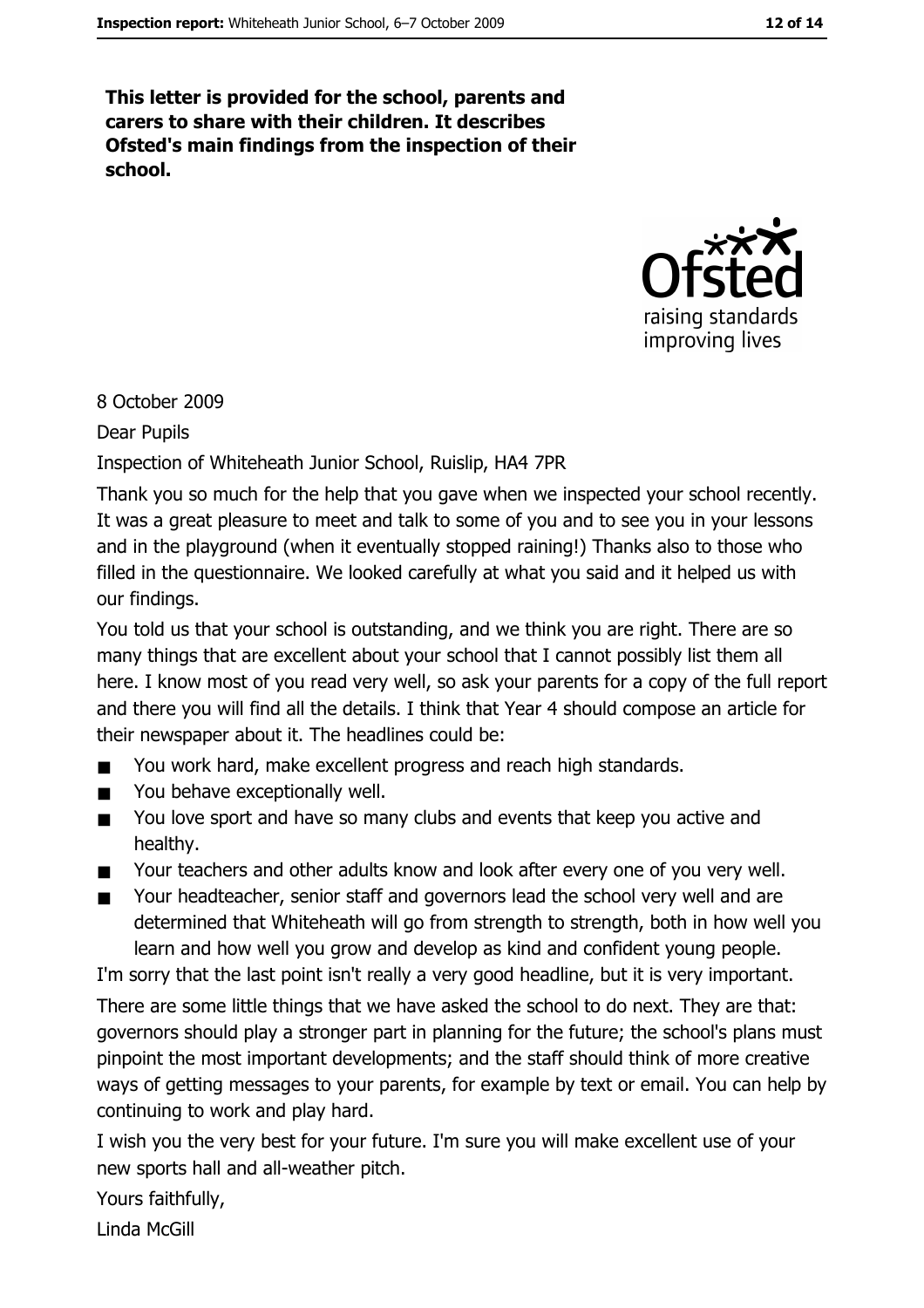Her Majesty's Inspector